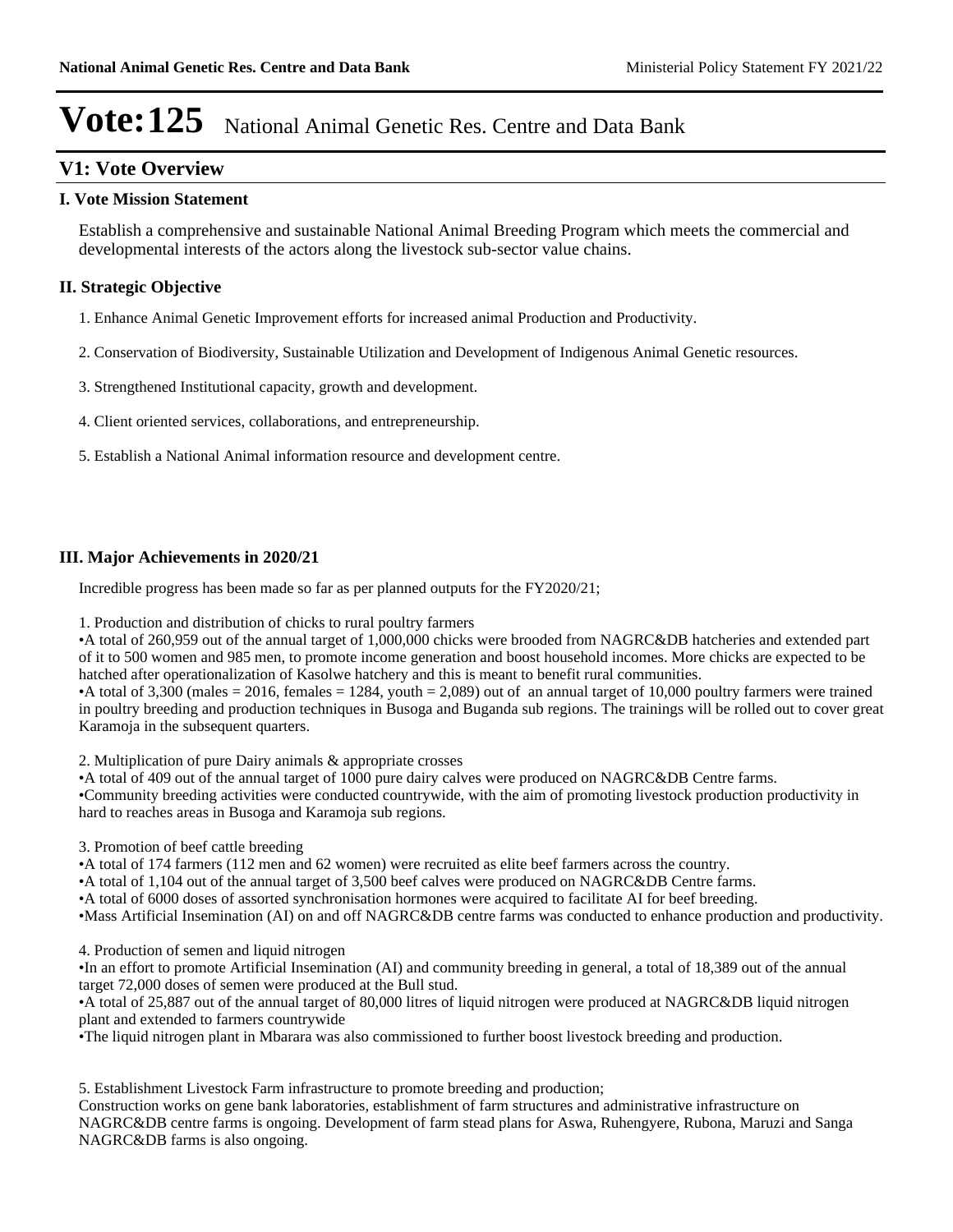6. Evaluation and multiplication of improved pasture and fodder germ-plasm

The entity has so far established and maintained 375 acres of improved pasture on NAGRC&DB farms; Lusenke, Kasolwe, Njeru, Aswa and Rubona, out of the annual target of 1250 acres. Bush clearing activities are ongoing to establish more pasture gardens for enhanced animal feeding.

A total of 961 out of 6000 farmers were trained in pasture establishment and dry season feeding.

7. Industrial production of animal feeds

Procurements to operationalise the Kasolwe feed mill will be concluded in Q3 and 4. The feed plant has already been connected to a power line to effect production of feeds.

8. Breeding &multiplication of meat goats

In order to increase availability of appropriate breeding stock of goats to farming communities; a total of 571 out 2000 kids were produced on NAGRC&DB Centre farms.

9. Filling staffing gaps to improve performance

NAGRC&DB managed to fill a number of critical positions in its structure, to boost the human resource capacity; something that has also been limiting optimal performance for a number of years. Positions filled ranged from Senior Farm Managers, Assistant Manager Planning, Monitoring and Evaluation Officer , Estates Officers , to mention but a few.

### **IV. Medium Term Plans**

1. Production, processing, packaging, storage, marketing, and exporting of differentiated animal feeds to regional and international markets.

- 2. Establishing livestock farm service centres in all regions.
- 3. Establishing state of art farm structures on all NAGRC & DB centre farms.
- 4. Production of semen for export to regional and international market.
- 5. Production of liquid nitrogen for export to regional and international market.
- 6. Production of embryos for export to regional and international market.
- 7. Stock all NAGRC&DB centre farms with superior breeding stock.
- 8. Revamp the National Livestock data bank.
- 9. Boosting human capital stock i.e animal breeding scientists, technicians etc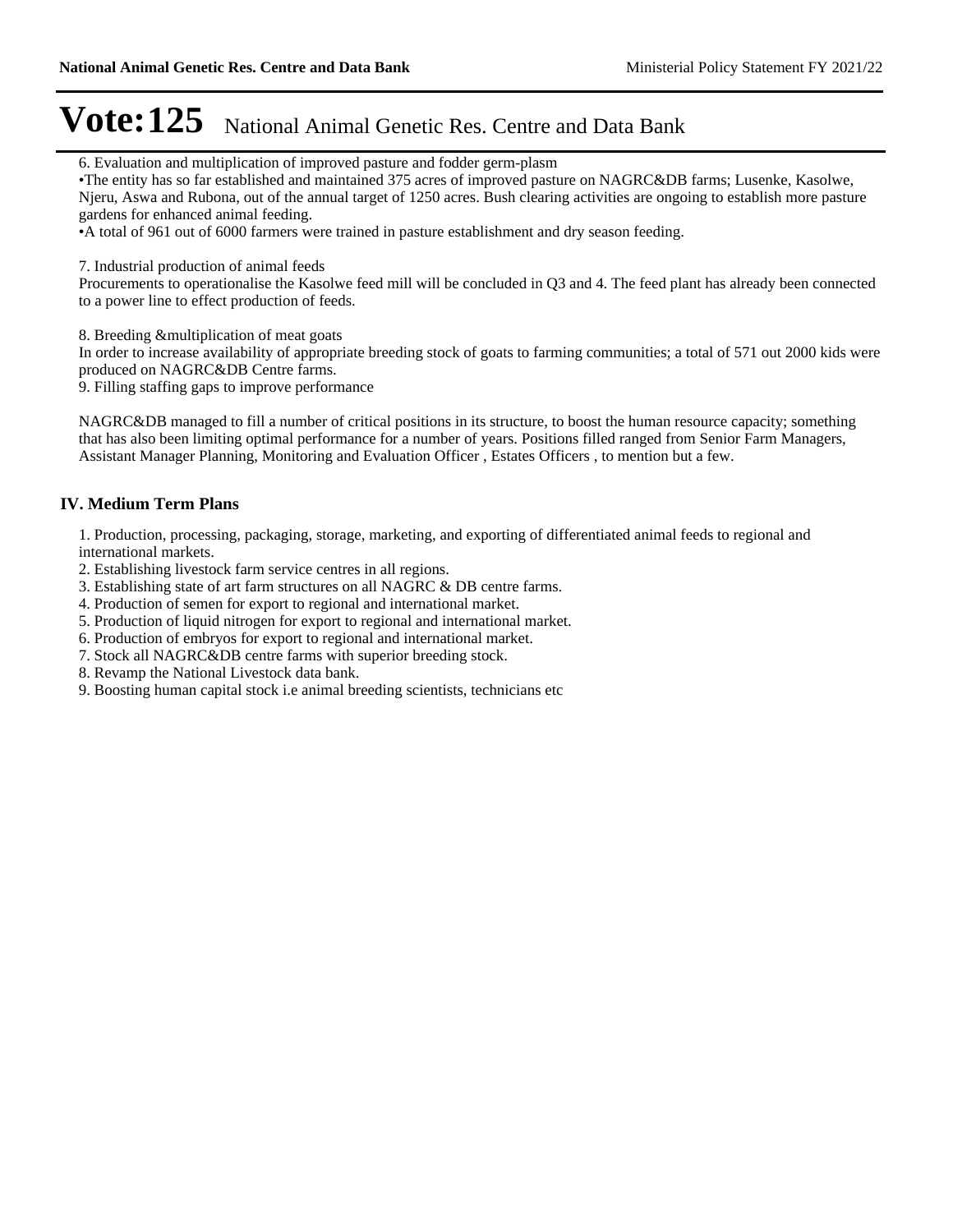# **V. Snapshot Of Medium Term Budget Allocations**

**Table 5.1: Overview of Vote Expenditures (UShs Billion)**

|           |                                                      |                    |               | 2020/21                                   |         |         |         | <b>MTEF Budget Projections</b> |         |
|-----------|------------------------------------------------------|--------------------|---------------|-------------------------------------------|---------|---------|---------|--------------------------------|---------|
|           |                                                      | 2019/20<br>Outturn | <b>Budget</b> | <b>Approved Expenditure</b><br>by End Dec | 2021/22 | 2022/23 | 2023/24 | 2024/25                        | 2025/26 |
| Recurrent | Wage                                                 | 4.027              | 4.636         | 1.355                                     | 4.636   | 4.868   | 4.868   | 4.868                          | 4.868   |
|           | Non Wage                                             | 4.427              | 7.078         | 0.771                                     | 6.335   | 6.335   | 6.335   | 6.335                          | 6.335   |
| Devt.     | GoU                                                  | 52.906             | 61.344        | 3.925                                     | 61.344  | 61.344  | 61.344  | 61.344                         | 61.344  |
|           | Ext. Fin.                                            | 0.000              | 0.000         | 0.000                                     | 0.000   | 0.000   | 0.000   | 0.000                          | 0.000   |
|           | <b>GoU</b> Total                                     | 61.360             | 73.059        | 6.051                                     | 72.315  | 72.547  | 72.547  | 72.547                         | 72.547  |
|           | <b>Total GoU+Ext Fin (MTEF)</b>                      | 61.360             | 73.059        | 6.051                                     | 72.315  | 72.547  | 72.547  | 72.547                         | 72.547  |
|           | <b>Arrears</b>                                       | 0.000              | 0.141         | 0.040                                     | 1.047   | 0.000   | 0.000   | 0.000                          | 0.000   |
|           | <b>Total Budget</b>                                  | 61.360             | 73.199        | 6.091                                     | 73.362  | 72.547  | 72.547  | 72.547                         | 72.547  |
|           | <b>A.I.A Total</b>                                   | 0.000              | 0.000         | 0.000                                     | 0.000   | 0.000   | 0.000   | 0.000                          | 0.000   |
|           | <b>Grand Total</b>                                   | 61.360             | 73.199        | 6.091                                     | 73.362  | 72.547  | 72.547  | 72.547                         | 72.547  |
|           | <b>Total Vote Budget</b><br><b>Excluding Arrears</b> | 61.360             | 73.059        | 6.051                                     | 72.315  | 72.547  | 72.547  | 72.547                         | 72.547  |

### **Table 5.2: Budget Allocation by Programme (UShs Billion)**

|                                 | 2021/22 Draft Estimates |          |              |  |
|---------------------------------|-------------------------|----------|--------------|--|
| <b>Billion Uganda Shillings</b> | GoU                     | Ext. Fin | <b>Total</b> |  |
| Agro-Industrialisation          | 72.315                  | 0.000    | 72.315       |  |
| <b>Grand Total:</b>             | 73.362                  | 0.000    | 73.362       |  |
| <b>Total excluding Arrears</b>  | 72.315                  | 0.000    | 72.315       |  |

### **VI. Budget By Economic Clasification**

**Table V6.1 2020/21 and 2021/22 Budget Allocations by Item**

|                                       |        | 2020/21 Approved Budget |            |              |        | 2021/22 Draft Estimates |              |
|---------------------------------------|--------|-------------------------|------------|--------------|--------|-------------------------|--------------|
| Billion Uganda Shillings              | GoU    | Ext. Fin                | <b>AIA</b> | <b>Total</b> | GoU    | Ext. Fin                | <b>Total</b> |
| <b>Output Class: Outputs Provided</b> | 30.384 | 0.000                   | 0.000      | 30.384       | 55.655 | 0.000                   | 55.655       |
| 211 Wages and Salaries                | 5.362  | 0.000                   | 0.000      | 5.362        | 5.252  | 0.000                   | 5.252        |
| 212 Social Contributions              | 0.464  | 0.000                   | 0.000      | 0.464        | 0.464  | 0.000                   | 0.464        |
| 213 Other Employee Costs              | 1.478  | 0.000                   | 0.000      | 1.478        | 1.715  | 0.000                   | 1.715        |
| 221 General Expenses                  | 3.476  | 0.000                   | 0.000      | 3.476        | 1.532  | 0.000                   | 1.532        |
| 222 Communications                    | 0.322  | 0.000                   | 0.000      | 0.322        | 0.731  | 0.000                   | 0.731        |
| 223 Utility and Property Expenses     | 1.269  | 0.000                   | 0.000      | 1.269        | 1.100  | 0.000                   | 1.100        |
| 224 Supplies and Services             | 11.682 | 0.000                   | 0.000      | 11.682       | 33.321 | 0.000                   | 33.321       |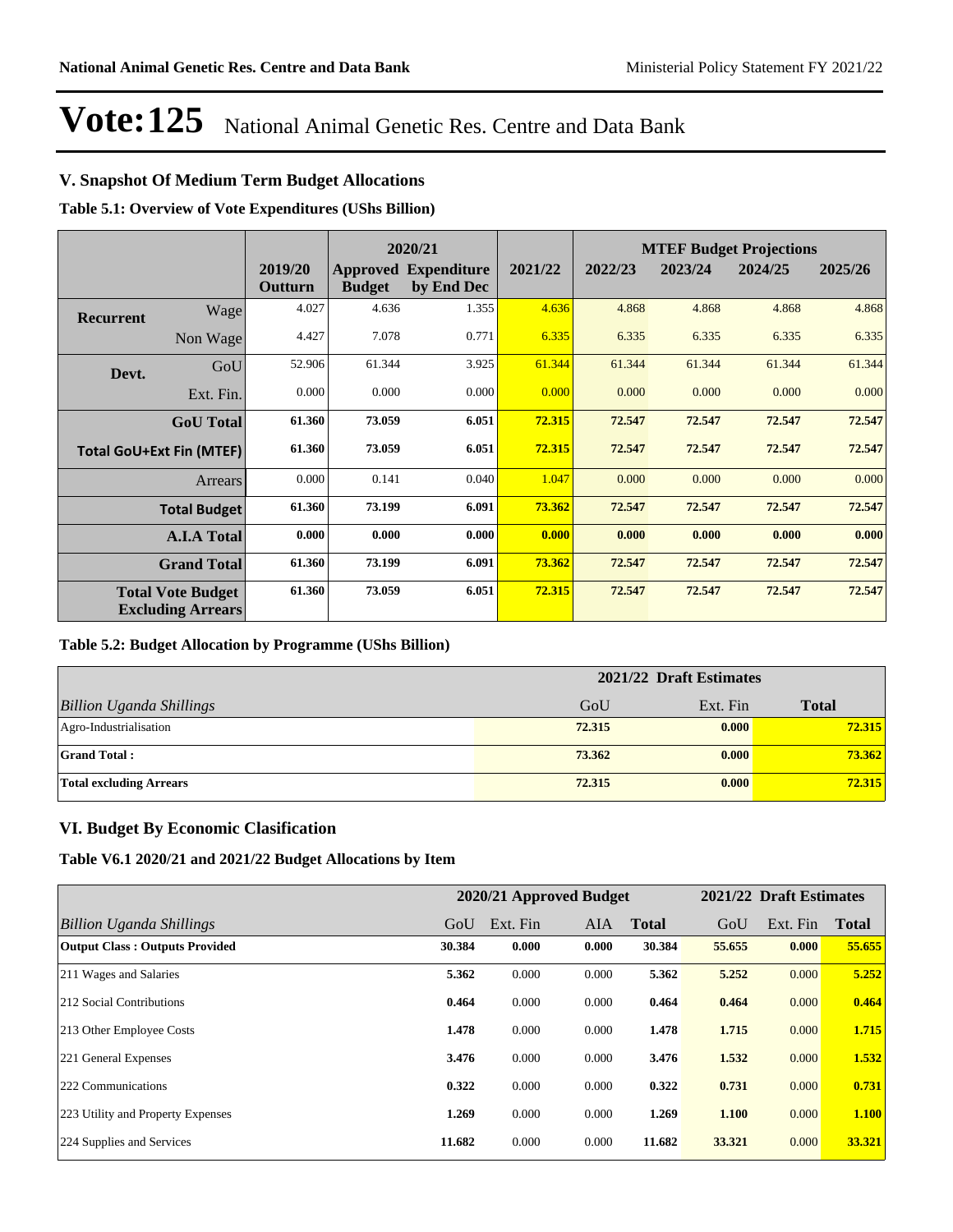| 225 Professional Services                 | 1.358  | 0.000 | 0.000 | 1.358  | 2.511  | 0.000 | 2.511  |
|-------------------------------------------|--------|-------|-------|--------|--------|-------|--------|
| 226 Insurances and Licenses               | 0.000  | 0.000 | 0.000 | 0.000  | 0.200  | 0.000 | 0.200  |
| 227 Travel and Transport                  | 2.821  | 0.000 | 0.000 | 2.821  | 4.119  | 0.000 | 4.119  |
| 228 Maintenance                           | 1.953  | 0.000 | 0.000 | 1.953  | 2.387  | 0.000 | 2.387  |
| 273 Employer social benefits              | 0.000  | 0.000 | 0.000 | 0.000  | 0.020  | 0.000 | 0.020  |
| 281 Property expenses other than interest | 0.061  | 0.000 | 0.000 | 0.061  | 0.304  | 0.000 | 0.304  |
| 282 Miscellaneous Other Expenses          | 0.140  | 0.000 | 0.000 | 0.140  | 2.000  | 0.000 | 2.000  |
| <b>Output Class: Capital Purchases</b>    | 42.675 | 0.000 | 0.000 | 42.675 | 16.660 | 0.000 | 16.660 |
| 281 Property expenses other than interest | 1.118  | 0.000 | 0.000 | 1.118  | 0.110  | 0.000 | 0.110  |
| 311 NON-PRODUCED ASSETS                   | 1.130  | 0.000 | 0.000 | 1.130  | 0.150  | 0.000 | 0.150  |
| 312 FIXED ASSETS                          | 38.764 | 0.000 | 0.000 | 38.764 | 16.400 | 0.000 | 16.400 |
| 314 INVENTORIES (STOCKS AND STORES)       | 1.663  | 0.000 | 0.000 | 1.663  | 0.000  | 0.000 | 0.000  |
| <b>Output Class: Arrears</b>              | 0.141  | 0.000 | 0.000 | 0.141  | 1.047  | 0.000 | 1.047  |
| 321 DOMESTIC                              | 0.141  | 0.000 | 0.000 | 0.141  | 1.047  | 0.000 | 1.047  |
| <b>Grand Total:</b>                       | 73.199 | 0.000 | 0.000 | 73.199 | 73.362 | 0.000 | 73.362 |
| <b>Total excluding Arrears</b>            | 73.059 | 0.000 | 0.000 | 73.059 | 72.315 | 0.000 | 72.315 |

# VII. Budget By Sub-Subprogramme, Department And Project

### **Table V7.1: Past Expenditure Outturns and Medium Term Projections by Sub-SubProgramme,Department and Project**

| <b>Billion Uganda shillings</b>                                                     |                       | FY 2020/21                |                                   |                                             | <b>Medium Term Projections</b> |         |         |         |
|-------------------------------------------------------------------------------------|-----------------------|---------------------------|-----------------------------------|---------------------------------------------|--------------------------------|---------|---------|---------|
|                                                                                     | FY 2019/20<br>Outturn | Approved<br><b>Budget</b> | <b>Spent By</b><br><b>End Dec</b> | 2021-22<br><b>Proposed</b><br><b>Budget</b> | 2022-23                        | 2023-24 | 2024-25 | 2025-26 |
| 56 Breeding and Genetic Development                                                 | 61.360                | 73.199                    | 6.091                             | 73.362                                      | 72.547                         | 72.547  | 72.547  | 72.547  |
| 01 Headquarters-NAGRC&DB                                                            | 5.082                 | 6.769                     | 1.577                             | 12.018                                      | 11.202                         | 11.202  | 11.202  | 11.202  |
| 02 Dairy cattle                                                                     | 0.097                 | 0.300                     | 0.051                             | 0.000                                       | 0.000                          | 0.000   | 0.000   | 0.000   |
| 03 Beef cattle                                                                      | 0.112                 | 0.451                     | 0.077                             | 0.000                                       | 0.000                          | 0.000   | 0.000   | 0.000   |
| 04 Poultry                                                                          | 0.729                 | 1.100                     | 0.116                             | 0.000                                       | 0.000                          | 0.000   | 0.000   | 0.000   |
| 05 Small ruminants & non ruminants                                                  | 0.082                 | 0.400                     | 0.072                             | 0.000                                       | 0.000                          | 0.000   | 0.000   | 0.000   |
| 06 Pasture and feeds                                                                | 0.160                 | 0.400                     | 0.039                             | 0.000                                       | 0.000                          | 0.000   | 0.000   | 0.000   |
| 08 National Animal Data Bank                                                        | 0.022                 | 0.200                     | 0.030                             | 0.000                                       | 0.000                          | 0.000   | 0.000   | 0.000   |
| 09 Fish breeding and production                                                     | 0.027                 | 0.235                     | 0.036                             | 0.000                                       | 0.000                          | 0.000   | 0.000   | 0.000   |
| 10 Assisted Reproductive Technologies<br>(ARTs)                                     | 2.145                 | 2.000                     | 0.167                             | 0.000                                       | 0.000                          | 0.000   | 0.000   | 0.000   |
| 1325 NAGRC Strategic Intervention for<br><b>Animal Genetics Improvement Project</b> | 52.906                | 61.344                    | 3.925                             | 59.544                                      | 59.544                         | 59.544  | 59.544  | 59.544  |
| 1752 Retooling of the National Animal<br>Genetic Resources Centre and Data Bank     | 0.000                 | 0.000                     | 0.000                             | 1.800                                       | 1.800                          | 1.800   | 1.800   | 1.800   |
| <b>Total for the Vote</b>                                                           | 61.360                | 73.199                    | 6.091                             | 73.362                                      | 72.547                         | 72.547  | 72.547  | 72.547  |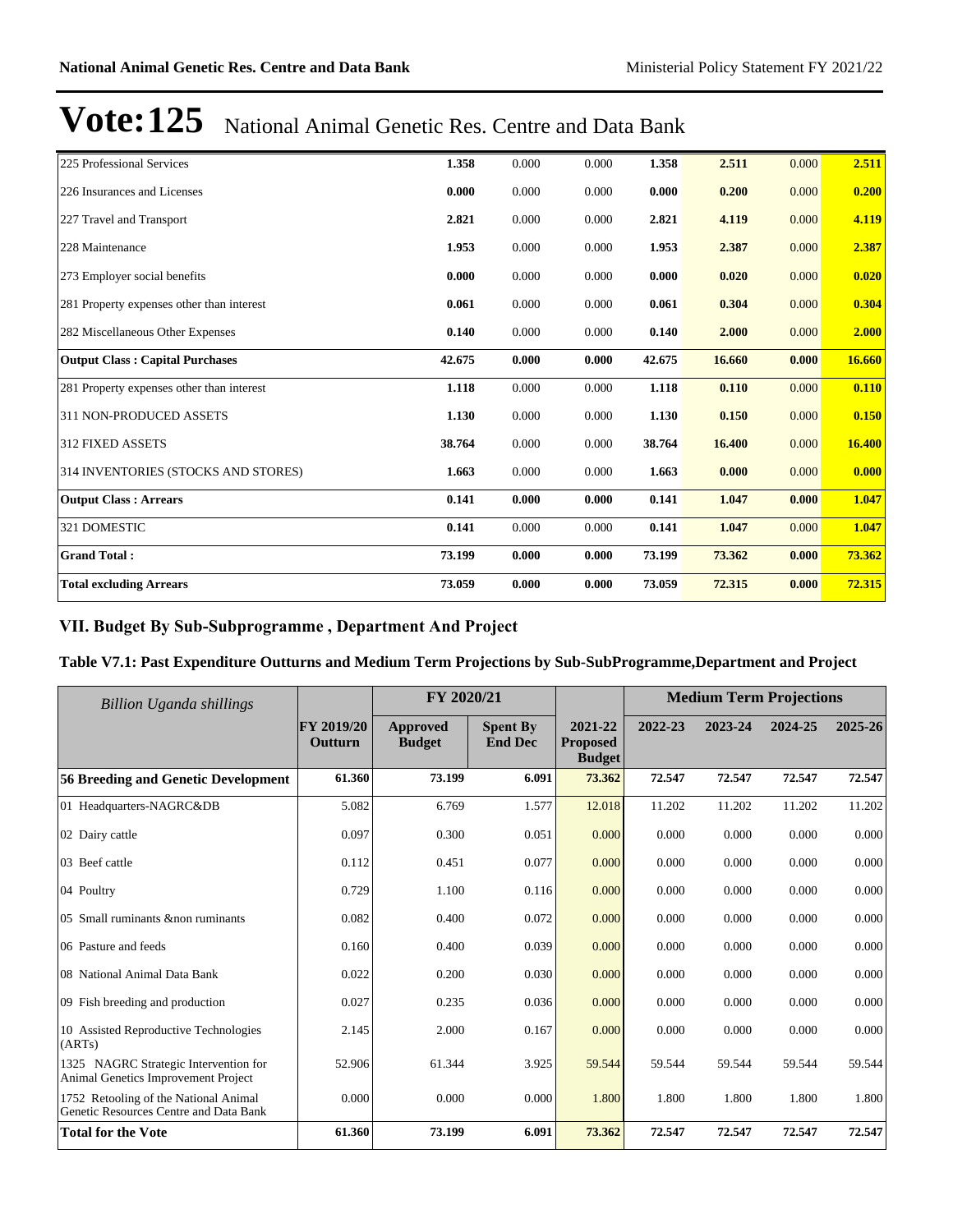| <b>Total</b><br>.<br><b>Arrears</b><br>Excluding | 61.360 | 73.059 | 6.051 | 72.315<br>12.913 | 72.547 | 72.547 | 72.547 | /2.547<br>-- |
|--------------------------------------------------|--------|--------|-------|------------------|--------|--------|--------|--------------|
| $   -$                                           |        |        |       |                  |        |        |        |              |

# VIII. Sub-SubProgramme Performance and Medium Term Plans

#### **Table V8.1: Sub-SubProgramme Outcome and Outcome Indicators**

|                             | <b>Sub-SubProgramme:</b> 56 Breeding and Genetic Development                                                                                                                                                                                                                                                                                                                                                                                   |                 |                  |                            |                   |            |
|-----------------------------|------------------------------------------------------------------------------------------------------------------------------------------------------------------------------------------------------------------------------------------------------------------------------------------------------------------------------------------------------------------------------------------------------------------------------------------------|-----------------|------------------|----------------------------|-------------------|------------|
| Objective :                 | 1. Enhance Animal Genetic Improvement efforts for increased animal Production and Productivity.<br>2. Conservation of Biodiversity, Sustainable Utilization and Development of Indigenous Animal Genetic<br>resources.<br>3. Strengthened Institutional capacity, growth and development.<br>4. Client oriented services, collaborations, and entrepreneurship.<br>5. Establish a National Animal information resource and development centre. |                 |                  |                            |                   |            |
| <b>Responsible Officer:</b> | Dr. Peter Beine Ahimbisibwe<br>Ag. Executive Director                                                                                                                                                                                                                                                                                                                                                                                          |                 |                  |                            |                   |            |
| <b>Outcome:</b>             | Increased availability and access to improved genetics.                                                                                                                                                                                                                                                                                                                                                                                        |                 |                  |                            |                   |            |
|                             | 1. Increased production and productivity of priority and strategic commodities                                                                                                                                                                                                                                                                                                                                                                 |                 |                  |                            |                   |            |
|                             |                                                                                                                                                                                                                                                                                                                                                                                                                                                |                 |                  | <b>Performance Targets</b> |                   |            |
|                             | <b>Outcome Indicators</b>                                                                                                                                                                                                                                                                                                                                                                                                                      |                 |                  | 2021/22                    | 2022/23           | 2023/24    |
|                             |                                                                                                                                                                                                                                                                                                                                                                                                                                                | <b>Baseline</b> | <b>Base year</b> | <b>Target</b>              | <b>Projection</b> | Projection |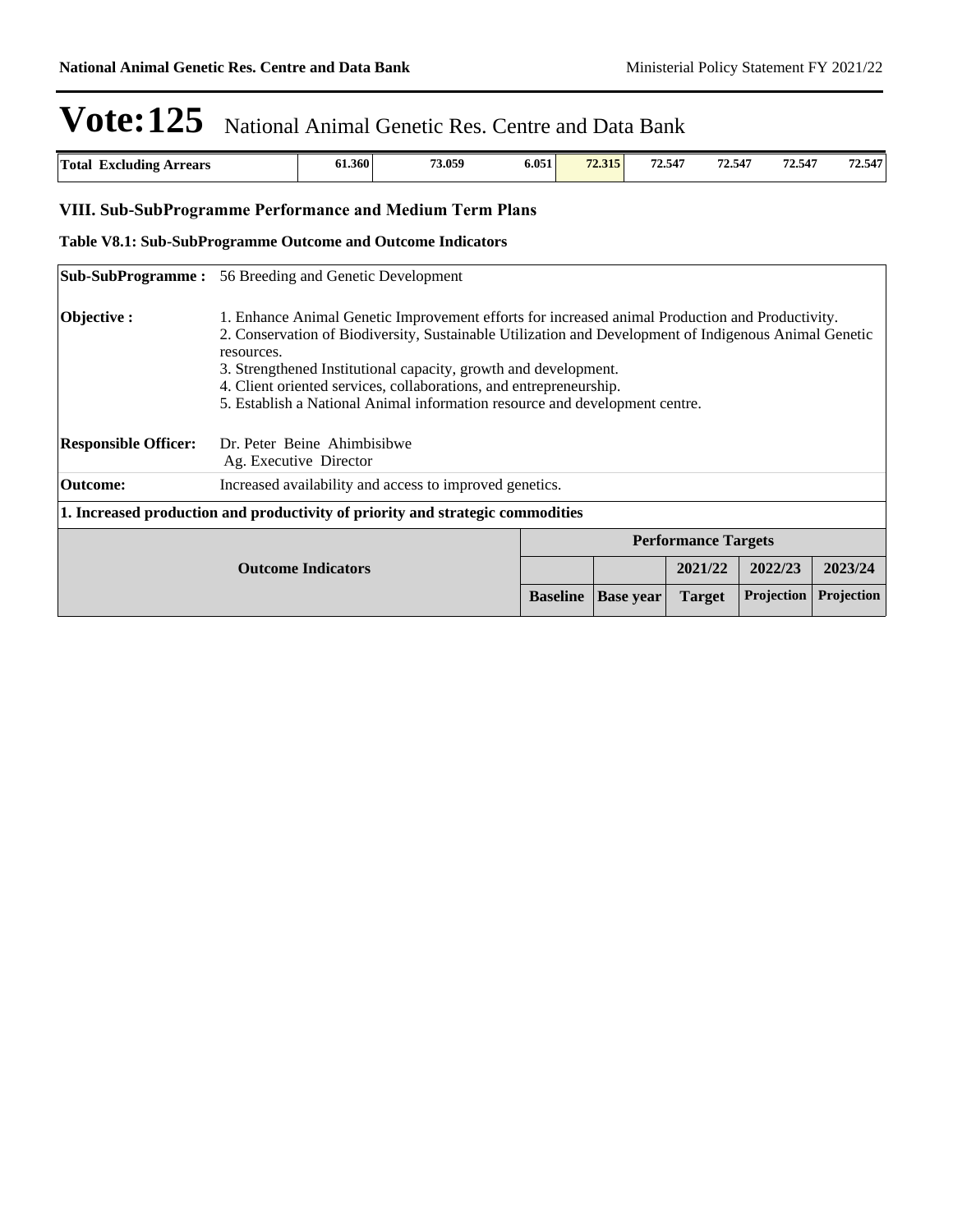| · Percentage change in the utilization of improved germplasm.                                                  | 12% | 2020 | 13.5%     | 15%       | 20%       |
|----------------------------------------------------------------------------------------------------------------|-----|------|-----------|-----------|-----------|
| Project: 1325 NAGRC Strategic Intervention for Animal Genetics Improvement Project                             |     |      |           |           |           |
| <b>Budget Output: 14 Multiplication of pure beef breeds &amp; appropriate crosses</b>                          |     |      |           |           |           |
| Number of improved beef animals produced on and off NAGRC&DB Canter farms and ranches                          |     |      | 3,600     | 3,700     | 3,780     |
| <b>Budget Output: 19 Production and distribution of chicks</b>                                                 |     |      |           |           |           |
| Quantity of improved bred chicken produced and extended to farmer households.                                  |     |      | 1,000,000 | 1,040,000 | 1,070,000 |
| <b>Budget Output: 21 Breeding &amp;multiplication of meat goats</b>                                            |     |      |           |           |           |
| Number of Improved bred Goats produced / extended to goat farmer households.                                   |     |      | 3,000     | 3,200     | 3,450     |
| <b>Budget Output: 23 Breeding &amp;multiplication of pigs</b>                                                  |     |      |           |           |           |
| Quantity of improved bred pigs produced and extended to pig farmer genetics.                                   |     |      | 550       | 570       | 600       |
| Budget Output: 27 Evaluation and multiplication of improved pasture and fodder germ-plasm                      |     |      |           |           |           |
| Number of acres of various pasture germplasm established on NAGRC&DB Center farms and ranches                  |     |      | 1,525     | 1,560     | 1,585     |
| Number of farmers trained in pasture establishment and dry season feeding.                                     |     |      | 1,020     | 1,035     | 1,042     |
| Budget Output: 37 Training, refreshing and facilitating AI and MOET technicians                                |     |      |           |           |           |
| Number of assisted reproductive technologies technicians (AI, ET, NPD) trained/refreshed                       |     |      | 250       | 270       | 300       |
| Budget Output: 38 Providing breeding-training to farmers and other stakeholders along the ARTs value chain     |     |      |           |           |           |
| Number of farmers and technicians sensitized in assisted reproductive techniques (AI, ET, NPD)                 |     |      | 90,000    | 100,000   | 102,000   |
| Budget Output: 39 Production, procurement and sale of semen, eggs, ova, embryos and their associated equipment |     |      |           |           |           |
| Quantity of Doses of semen produced and extended to dairy and beef farmers.                                    |     |      | 75,000    | 80,000    | 82,000    |
| Budget Output: 40 Production, procurement and sale of liquid nitrogen and associated equipment.                |     |      |           |           |           |
| Litres of liquid nitrogen produced                                                                             |     |      | 90,000    | 100,000   | 101,000   |
| <b>Budget Output: 72 Government Buildings and Administrative Infrastructure</b>                                |     |      |           |           |           |
| Number of administrative structures established.                                                               |     |      | 30        | 32        | 34        |

# **IX. Major Capital Investments And Changes In Resource Allocation**

## **Table 9.1: Major Capital Investment (Capital Purchases outputs over 0.5Billion)**

| <b>FY 2020/21</b>                                                                                                                                     | FY 2021/22 |  |  |  |  |
|-------------------------------------------------------------------------------------------------------------------------------------------------------|------------|--|--|--|--|
| <b>Expenditures and Achievements by</b><br><b>Appr. Budget and Planned Outputs</b><br><b>Proposed Budget and Planned</b><br>end Dec<br><b>Outputs</b> |            |  |  |  |  |
| Vote 125 National Animal Genetic Res. Centre and Data Bank                                                                                            |            |  |  |  |  |
| Sub-SubProgramme: 01 56 Breeding and Genetic Development                                                                                              |            |  |  |  |  |
| Development Project : 1325 NAGRC Strategic Intervention for Animal Genetics Improvement Project                                                       |            |  |  |  |  |
| Budget Output: 01 56 72 Government Buildings and Administrative Infrastructure                                                                        |            |  |  |  |  |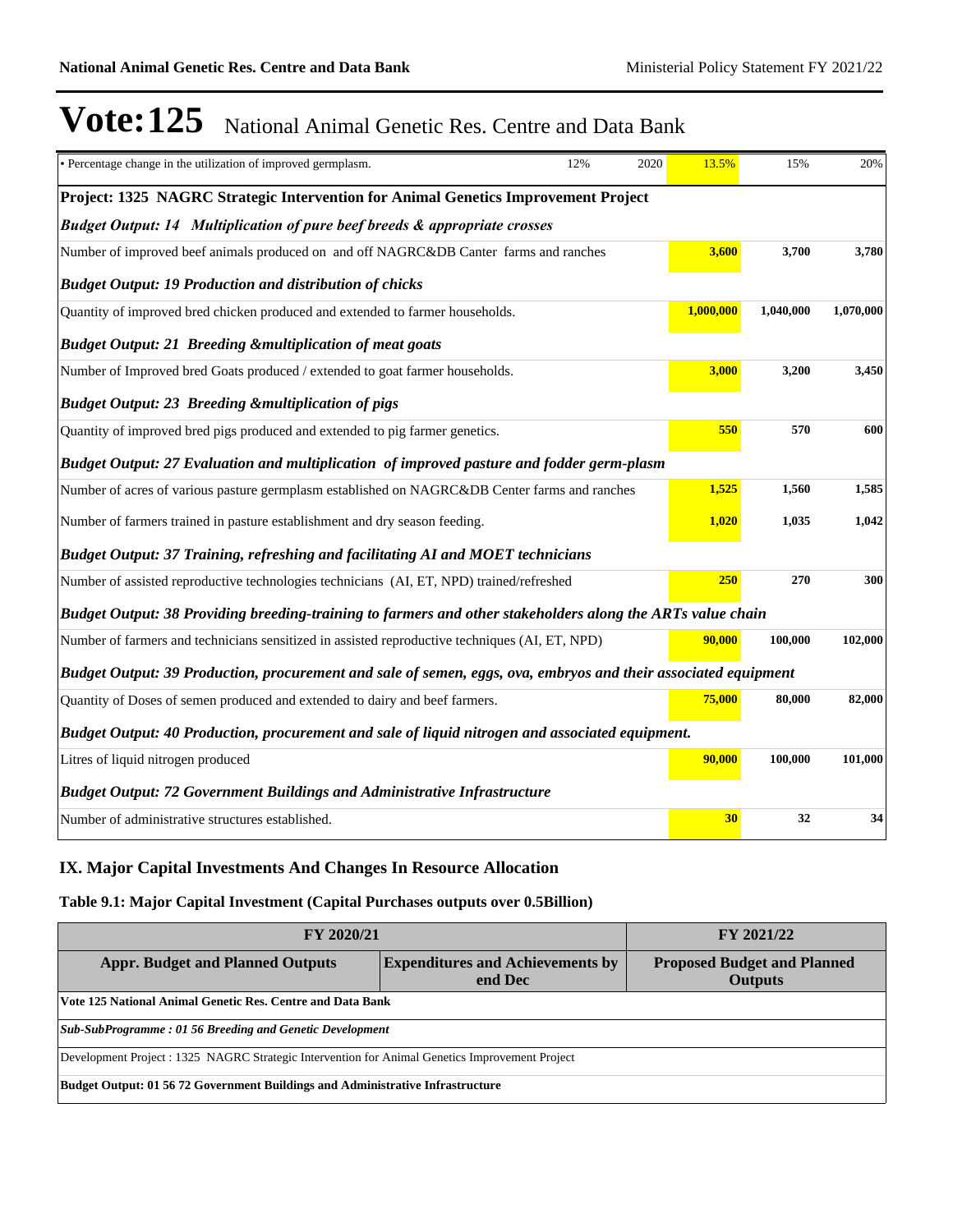| 50 kms of NAGRIC&DB Centre farms (Nshara, Njeru,<br>Ruhengyere, Maruzi, Bulago and Kasolwe) fenced. Ten(10)<br>land titles secured for NAGRIC & DB Centre farms. A Farm<br>Stead plan developed for each of the centre farms.<br>Thirty nine (39) gender responsive government buildings and<br>infrastructure constructed on the NAGRC&DB center farms<br>(Lusenke, Kasolwe, Nshara, Bulago, Maruzi Aswa and<br>Ruhengyere) |                  | Development of farm stead plans for Aswa,<br>Ruhengyere, Rubona, Maruzi and Sanga<br>NAGRC&DB farms is ongoing. Community<br>breeding activities are also ongoing<br>countrywide.<br>Construction works on gene bank laboratories,<br>establishment of farm structures and<br>administrative infrastructure on NAGRC&DB<br>centre farms is ongoing. | 1. All-inclusive animal breeding and production<br>support facilities in NAGRC & DB Centre farms<br>established.<br>2. Regional community breeding outreach satellite<br>centres established.<br>3. Animal genetic resources learning centers<br>constructed and equipped. |
|------------------------------------------------------------------------------------------------------------------------------------------------------------------------------------------------------------------------------------------------------------------------------------------------------------------------------------------------------------------------------------------------------------------------------|------------------|-----------------------------------------------------------------------------------------------------------------------------------------------------------------------------------------------------------------------------------------------------------------------------------------------------------------------------------------------------|----------------------------------------------------------------------------------------------------------------------------------------------------------------------------------------------------------------------------------------------------------------------------|
| <b>Total Output Cost(Ushs Thousand)</b>                                                                                                                                                                                                                                                                                                                                                                                      | 20,287,617       | 139,484                                                                                                                                                                                                                                                                                                                                             | 10,760,000                                                                                                                                                                                                                                                                 |
| Gou Dev't:                                                                                                                                                                                                                                                                                                                                                                                                                   | 20,287,617       | 139,484                                                                                                                                                                                                                                                                                                                                             | 10,760,000                                                                                                                                                                                                                                                                 |
| Ext Fin:                                                                                                                                                                                                                                                                                                                                                                                                                     | $\mathbf{0}$     | $\Omega$                                                                                                                                                                                                                                                                                                                                            |                                                                                                                                                                                                                                                                            |
| A.I.A:                                                                                                                                                                                                                                                                                                                                                                                                                       | $\mathbf{0}$     | $\overline{0}$                                                                                                                                                                                                                                                                                                                                      |                                                                                                                                                                                                                                                                            |
| Budget Output: 01 56 79 Acquisition of Other Capital Assets                                                                                                                                                                                                                                                                                                                                                                  |                  |                                                                                                                                                                                                                                                                                                                                                     |                                                                                                                                                                                                                                                                            |
| High quality animal genetics resources, Feed mill dryer,<br>Apiary sites, Water reticulation, Bull stud fence, Honey<br>processing unit, bee hives and fish fry centres acquired to<br>enhance breeding across all agro ecological zones of Uganda                                                                                                                                                                           |                  | Procurement process for the acquisition of feed<br>mill silos, honey processing equipment, goat AI<br>kits and livestock for NAGRC&DB centre<br>farms is ongoing.                                                                                                                                                                                   | Water reticulation systems and farm based valley<br>tanks constructed to support livestock breeding<br>and production on NAGRC&DB Centre farms.                                                                                                                            |
| <b>Total Output Cost(Ushs Thousand)</b>                                                                                                                                                                                                                                                                                                                                                                                      | 9,661,300        | 278,337                                                                                                                                                                                                                                                                                                                                             | 4,100,000                                                                                                                                                                                                                                                                  |
| Gou Dev't:                                                                                                                                                                                                                                                                                                                                                                                                                   | 9,661,300        | 278,337                                                                                                                                                                                                                                                                                                                                             | 4,100,000                                                                                                                                                                                                                                                                  |
| Ext Fin:                                                                                                                                                                                                                                                                                                                                                                                                                     | $\mathbf{0}$     | 0                                                                                                                                                                                                                                                                                                                                                   |                                                                                                                                                                                                                                                                            |
| A.I.A:                                                                                                                                                                                                                                                                                                                                                                                                                       | $\mathbf{0}$     | $\overline{0}$                                                                                                                                                                                                                                                                                                                                      | $\overline{0}$                                                                                                                                                                                                                                                             |
| Development Project : 1752 Retooling of the National Animal Genetic Resources Centre and Data Bank                                                                                                                                                                                                                                                                                                                           |                  |                                                                                                                                                                                                                                                                                                                                                     |                                                                                                                                                                                                                                                                            |
| <b>Budget Output: 01 56 72 Government Buildings and Administrative Infrastructure</b>                                                                                                                                                                                                                                                                                                                                        |                  |                                                                                                                                                                                                                                                                                                                                                     |                                                                                                                                                                                                                                                                            |
|                                                                                                                                                                                                                                                                                                                                                                                                                              |                  |                                                                                                                                                                                                                                                                                                                                                     | Refurbishment of NAGRC&DB headquarters and<br>farm structures done                                                                                                                                                                                                         |
| <b>Total Output Cost(Ushs Thousand)</b>                                                                                                                                                                                                                                                                                                                                                                                      | $\bf{0}$         | 0                                                                                                                                                                                                                                                                                                                                                   | 600,000                                                                                                                                                                                                                                                                    |
| Gou Dev't:                                                                                                                                                                                                                                                                                                                                                                                                                   | $\mathbf{0}$     | 0                                                                                                                                                                                                                                                                                                                                                   | 600,000                                                                                                                                                                                                                                                                    |
| Ext Fin:                                                                                                                                                                                                                                                                                                                                                                                                                     | $\mathbf{0}$     | $\boldsymbol{0}$                                                                                                                                                                                                                                                                                                                                    | $\overline{0}$                                                                                                                                                                                                                                                             |
| A.I.A:                                                                                                                                                                                                                                                                                                                                                                                                                       | $\mathbf{0}$     | $\overline{0}$                                                                                                                                                                                                                                                                                                                                      | $\overline{0}$                                                                                                                                                                                                                                                             |
| Budget Output: 01 56 75 Purchase of Motor Vehicles and Other Transport Equipment                                                                                                                                                                                                                                                                                                                                             |                  |                                                                                                                                                                                                                                                                                                                                                     |                                                                                                                                                                                                                                                                            |
|                                                                                                                                                                                                                                                                                                                                                                                                                              |                  |                                                                                                                                                                                                                                                                                                                                                     | <b>NAGRC&amp;DB</b> Centre farms supported with<br>transport equipment for operational efficiency &<br>effectiveness.                                                                                                                                                      |
| <b>Total Output Cost(Ushs Thousand)</b>                                                                                                                                                                                                                                                                                                                                                                                      | 0                | 0                                                                                                                                                                                                                                                                                                                                                   | 700,000                                                                                                                                                                                                                                                                    |
| Gou Dev't:                                                                                                                                                                                                                                                                                                                                                                                                                   | $\mathbf{0}$     | $\boldsymbol{0}$                                                                                                                                                                                                                                                                                                                                    | 700,000                                                                                                                                                                                                                                                                    |
| Ext Fin:                                                                                                                                                                                                                                                                                                                                                                                                                     | $\mathbf{0}$     | $\boldsymbol{0}$                                                                                                                                                                                                                                                                                                                                    | $\theta$                                                                                                                                                                                                                                                                   |
| A.I.A:                                                                                                                                                                                                                                                                                                                                                                                                                       | $\boldsymbol{0}$ | $\boldsymbol{0}$                                                                                                                                                                                                                                                                                                                                    | $\overline{0}$                                                                                                                                                                                                                                                             |
| Budget Output: 01 56 78 Purchase of Office and Residential Furniture and Fittings                                                                                                                                                                                                                                                                                                                                            |                  |                                                                                                                                                                                                                                                                                                                                                     |                                                                                                                                                                                                                                                                            |
|                                                                                                                                                                                                                                                                                                                                                                                                                              |                  |                                                                                                                                                                                                                                                                                                                                                     | <b>NAGRC&amp;DB Headquarters and Centre farms</b><br>supported with ICT equipment to effectively<br>manage the National Livestock Data Bank.                                                                                                                               |
| <b>Total Output Cost(Ushs Thousand)</b>                                                                                                                                                                                                                                                                                                                                                                                      | $\bf{0}$         | $\bf{0}$                                                                                                                                                                                                                                                                                                                                            | 500,000                                                                                                                                                                                                                                                                    |
| Gou Dev't:                                                                                                                                                                                                                                                                                                                                                                                                                   | $\mathbf{0}$     | $\Omega$                                                                                                                                                                                                                                                                                                                                            | 500,000                                                                                                                                                                                                                                                                    |
| Ext Fin:                                                                                                                                                                                                                                                                                                                                                                                                                     | $\mathbf{0}$     | $\theta$                                                                                                                                                                                                                                                                                                                                            | $\overline{0}$                                                                                                                                                                                                                                                             |
| A.I.A:                                                                                                                                                                                                                                                                                                                                                                                                                       | $\boldsymbol{0}$ | $\overline{0}$                                                                                                                                                                                                                                                                                                                                      |                                                                                                                                                                                                                                                                            |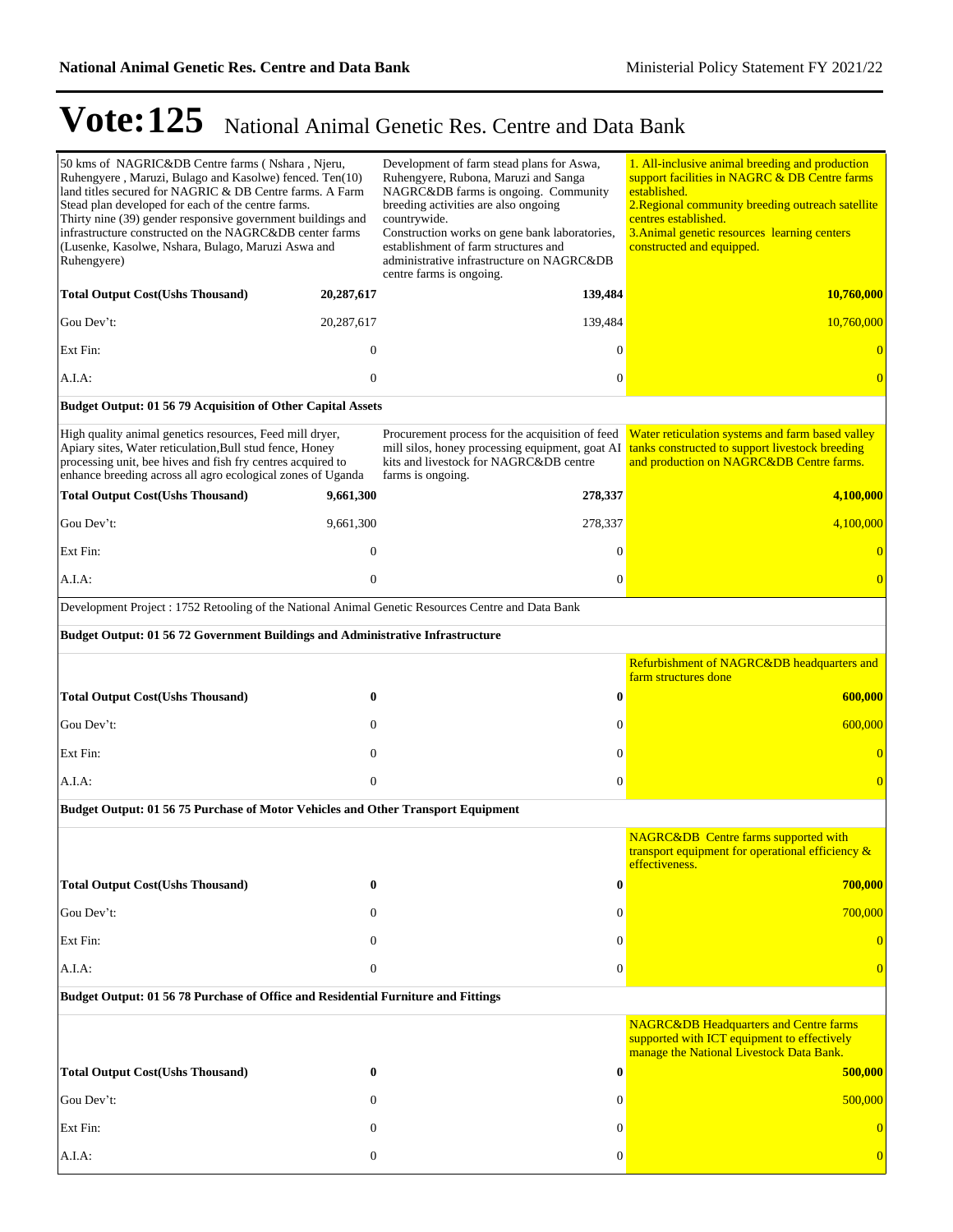## **X. Vote Challenges and Plans To Improve Performance**

#### **Vote Challenges**

1. Funding gap which limits the implementation of desired activities. There is a number of key unfunded priorities that are worth billions of Uganda shillings. For instance NAGRC&DB Centre farms like Rubona stock farm have great potential to promote apiary production but financial resources are very limiting.

2. Land encroachment on NAGRC&DB center farms that has affected proper planning for the center farms.

3. Shortage of animal feeds (Climate changes, invasive plants etc.)

4. Inadequate release of funds, this has affected the planned activities most especially capital works which require funds availability before committing Government.

5. Disease outbreaks on NAGRC&DB centre farms that have in most cases caused animal mortalities.

6. Inadequate wage bill, a factor which has hindered recruitment and retention of the required competent skilled personnel.

7. Inadequate livestock infrastructure at the centre farms which affects breeding and production programs.

8. Inadequate mobility to deliver community outreach training and breeding programs.

9. Inadequate machinery to mechanize farm operations. For example, one bull dozer that is available serves all the centre farms this has crippled farm operations. There is need for more equipment such as tractors, pasture harvesters for the smooth running of the farms.

10. The outbreak of Covid-19 pandemic has disrupted key activities like production and distribution of liquid nitrogen, semen, trainings of AI Technicians etc.

#### **Plans to improve Vote Performance**

1. Pushing for the review of Animal Breeding Act 2001, to effectively implement Animal Breeding Policy.

2. Continue pushing for the lifting of the wage ceiling to fill staffing gaps that have negatively affected organizational performance.

3. Revitalizing the commercial arm of NAGRC&DB.

### **XI Off Budget Support**

#### **Table 11.1 Off-Budget Support by Department and Project**

N/A

### **XII. Vote Cross Cutting Policy And Other Budgetary Issues**

# **Issue Type: HIV/AIDS Table 12.1: Cross- Cutting Policy Issues**

| <b>ISSUE IVDE:</b>                  | <b>HIV/AIDS</b>                                                                                                                                                                                                                                       |
|-------------------------------------|-------------------------------------------------------------------------------------------------------------------------------------------------------------------------------------------------------------------------------------------------------|
| Objective:                          | Create HIV/AIDS awareness among livestock farming communities                                                                                                                                                                                         |
| <b>Issue of Concern:</b>            | Opportunistic infections arising from HIV&AIDS have affected livestock production and<br>productivity among farming communities.                                                                                                                      |
| <b>Planned Interventions:</b>       | 1.NAGRC&DB will introduce dairy goats for adoption by the livestock rearing communities to<br>avail milk rich in nutrients required for boosting the human immune system.<br>2. Sensitizing farmers during training on and off NAGRC&DB centre farms. |
| <b>Budget Allocation (Billion):</b> | 1.200                                                                                                                                                                                                                                                 |
| <b>Performance Indicators:</b>      | 1. Number of dairy goats introduced on NAGRC&DB Centre farms (Target= 3000)<br>2. Number of livestock farmers sensitized on HIV/AIDS (Target=10,000)                                                                                                  |
| <b>Issue Type:</b>                  | Gender                                                                                                                                                                                                                                                |
| Objective:                          | To promote equity and gender in resource allocations.                                                                                                                                                                                                 |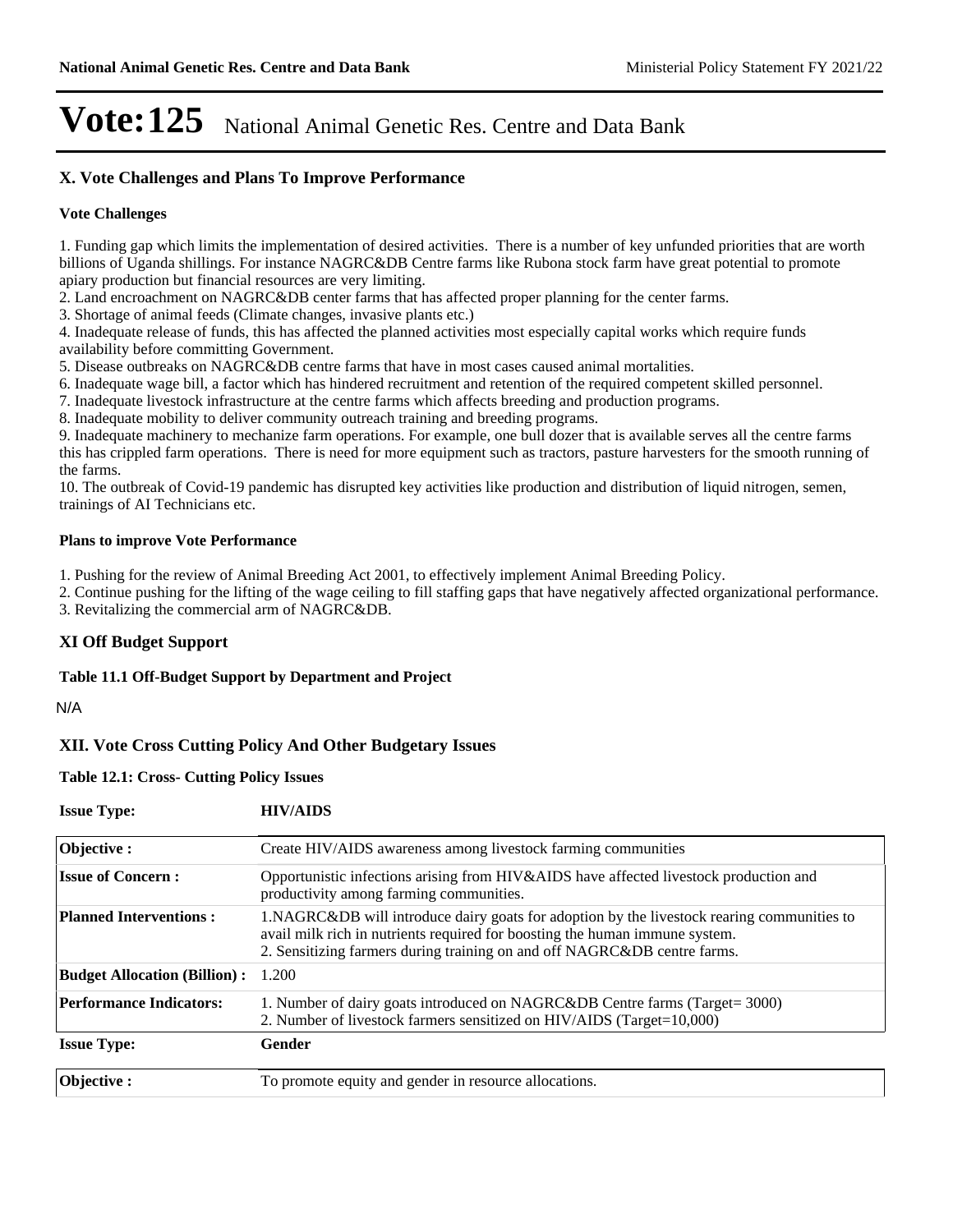| <b>Issue of Concern:</b>            | 1. Most women and youth have limited access to improved livestock breeds that are key in<br>improving household incomes.<br>2. Most Districts/sub regions lack skilling/service/ breeding centers much needed for agricultural<br>production and productivity. |
|-------------------------------------|----------------------------------------------------------------------------------------------------------------------------------------------------------------------------------------------------------------------------------------------------------------|
| <b>Planned Interventions:</b>       | 1. Multiplication and distribution of commercial poultry birds, with special consideration of<br>women, youth and<br>PWD <sub>s</sub> .<br>2. Establishing skilling/service/livestock breeding centres in Busoga and greater Karamoja                          |
| <b>Budget Allocation (Billion):</b> | 10.000                                                                                                                                                                                                                                                         |
| <b>Performance Indicators:</b>      | 1. Number of poultry birds produced and distributed to women, men and youth (Target=<br>$1,000,000$ ).<br>2. No of skilling/service/livestock breeding centres established in Busoga and greater Karamoja<br>(Target $=2$ ).                                   |
| <b>Issue Type:</b>                  | <b>Enviroment</b>                                                                                                                                                                                                                                              |
| Objective:                          | To protect the environment from degradation.                                                                                                                                                                                                                   |
| <b>Issue of Concern:</b>            | One livestock unit of approximately 250 kg requires one acre of grazing land per year and top soil<br>that supports growth<br>of pasture germplasm. Over grazing generally causes soil erosion.                                                                |
| <b>Planned Interventions:</b>       | 1. Practicing agroforestry on NAGRC&DB Centre farms<br>2. Establishing farm structures on NAGRC &DB centre farms, with proper waste management<br>systems.                                                                                                     |
| <b>Budget Allocation (Billion):</b> | 4.700                                                                                                                                                                                                                                                          |
| <b>Performance Indicators:</b>      | 1. Number of forage trees planted on NAGRC&DB centre farms (Target = 4000).                                                                                                                                                                                    |

### **XIII. Personnel Information**

## **Table 13.1 Staff Establishment Analysis**

| <b>Title</b>                                       | <b>Salary Scale</b> | <b>Number Of Approved Positions</b> | <b>Number Of Filled Positions</b> |
|----------------------------------------------------|---------------------|-------------------------------------|-----------------------------------|
| <b>Assistant manager ARTs</b>                      | <b>FIXED</b>        |                                     |                                   |
| Deputy TMB                                         | <b>FIXED</b>        |                                     | $\theta$                          |
| <b>Technical Manager Breeding</b>                  | N2A                 |                                     |                                   |
| <b>Technical Manager Production</b>                | N2A                 |                                     | $\theta$                          |
| Manager Data Bank                                  | N2B                 |                                     | $\theta$                          |
| Manager Finance & Administration                   | N2B                 |                                     |                                   |
| Deputy Technical Manager<br>Production             | N3A                 |                                     |                                   |
| Corporation Secretary                              | N3B                 |                                     | $\theta$                          |
| Marketing executive/PR                             | N3B                 |                                     | $\theta$                          |
| <b>Regional Breeding Manager</b>                   | N4A                 | 4                                   | $\theta$                          |
| Asst. Manager - Satellite Centres/<br>Associations | N4B                 |                                     | $\Omega$                          |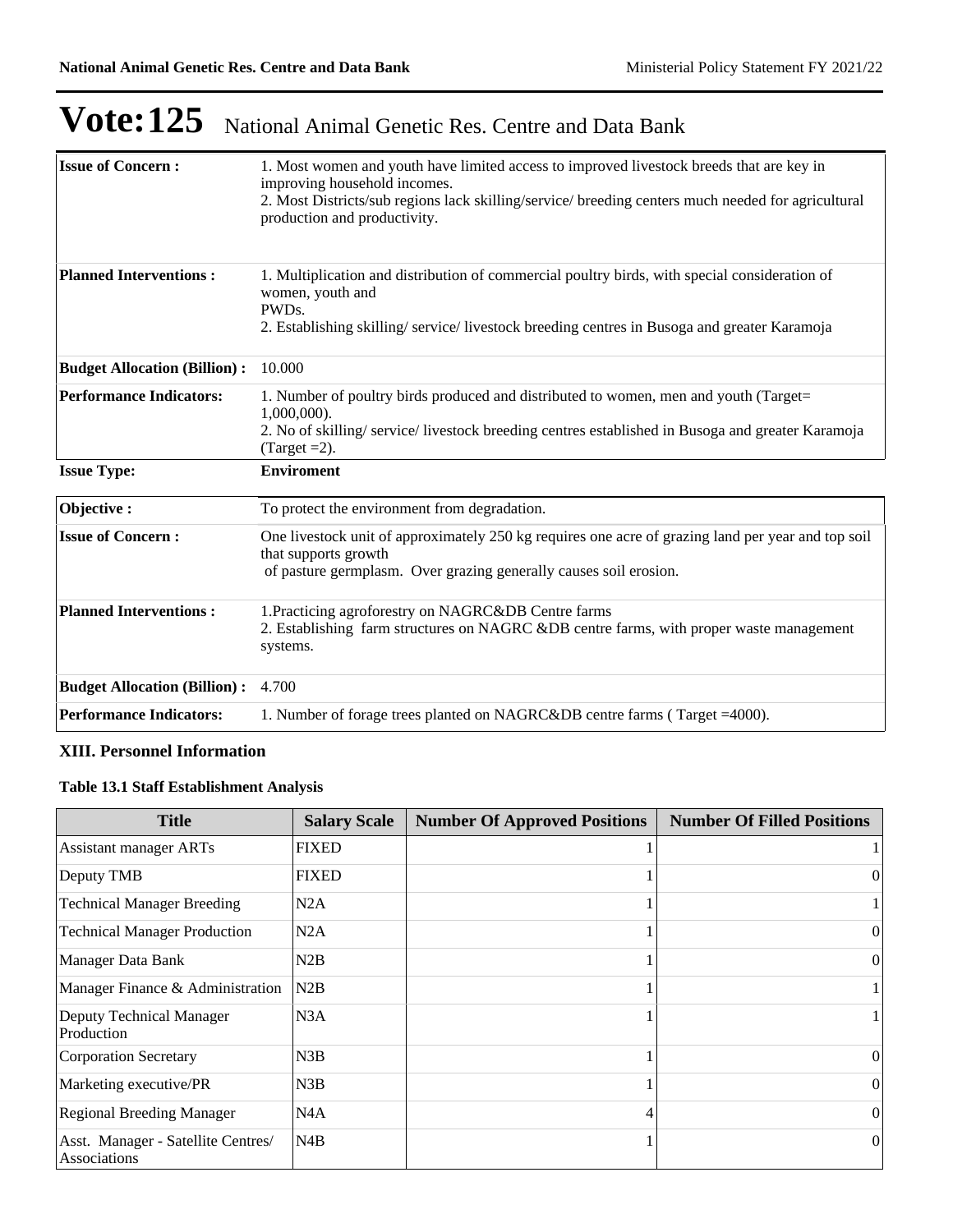| In-Charge Molecular Genetics                      | N <sub>4</sub> B |                | $\boldsymbol{0}$ |
|---------------------------------------------------|------------------|----------------|------------------|
| Nutritionist                                      | N <sub>4</sub> B |                |                  |
| Range Ecologist                                   | N <sub>4</sub> B |                | $\theta$         |
| Sire Stud Manager                                 | N <sub>4</sub> B |                |                  |
| Accountants (Revenue &<br>Expenditure)            | N <sub>4</sub> C | 2              |                  |
| <b>Assistant Manager ICT</b>                      | N <sub>4</sub> C |                |                  |
| <b>Assistant Manager Livestock</b><br>registry    | N <sub>4</sub> C |                | 0                |
| Asst. Manager Human Resources                     | N <sub>4</sub> C | $\overline{c}$ | 2                |
| <b>Internal Auditor</b>                           | N <sub>4</sub> C |                |                  |
| Principal Administrative Secretary                | N <sub>4</sub> C |                | $\boldsymbol{0}$ |
| Senior Farm Manager                               | N5A              | 6              | 6                |
| Veterinary Officer                                | N5B              | 6              | $\boldsymbol{0}$ |
| In-charge Laboratory                              | N <sub>6</sub> A | 4              | 2                |
| <b>Estates Officer - Electrical</b>               | N <sub>6</sub> A |                | $\boldsymbol{0}$ |
| <b>Estates Officer - Mechanical</b>               | N <sub>6</sub> A |                |                  |
| In-Charge Artificial Insemination &<br><b>NPD</b> | N <sub>6</sub> A |                |                  |
| In-Charge Field Recording                         | N <sub>6</sub> A | 1              |                  |
| In-Charge MOET                                    | N <sub>6</sub> A |                | 0                |
| Livestock Librarian                               | N <sub>6</sub> A |                | $\theta$         |
| Livestock Technician                              | N <sub>6</sub> A | 4              | 2                |
| Programme Officer (Cattle)                        | N <sub>6</sub> A |                | 0                |
| Programme officer (Fish)                          | N <sub>6</sub> A |                |                  |
| Programme Officer (Poultry)                       | N <sub>6</sub> A |                |                  |
| Programme Officer (Small<br>ruminants)            | N6A              | $\bf{l}$       | 1                |
| Programme Officer (Pigs)                          | N <sub>6</sub> A | 1              | 1                |
| Human resource Officer                            | N6B              | $\overline{c}$ | $\overline{2}$   |
| Monitoring and Evaluation Officer                 | N <sub>6</sub> B |                | 1                |
| Planner                                           | N <sub>6</sub> B |                | $\boldsymbol{0}$ |
| Procurement Officer                               | N6B              | 1              | 1                |
| Senior Accounts Assistant                         | N <sub>6</sub> C | $\overline{c}$ |                  |
| Farm Manager                                      | N <sub>6</sub> D | 6              | $\overline{2}$   |
| Animal Husbandry Officer                          | N7A              | 26             | 16               |
| <b>Fisheries Assistant</b>                        | N7A              | 3              | $\boldsymbol{0}$ |
| Stores/Farm Accounts Assistant                    | N7A              | 12             | $\boldsymbol{2}$ |